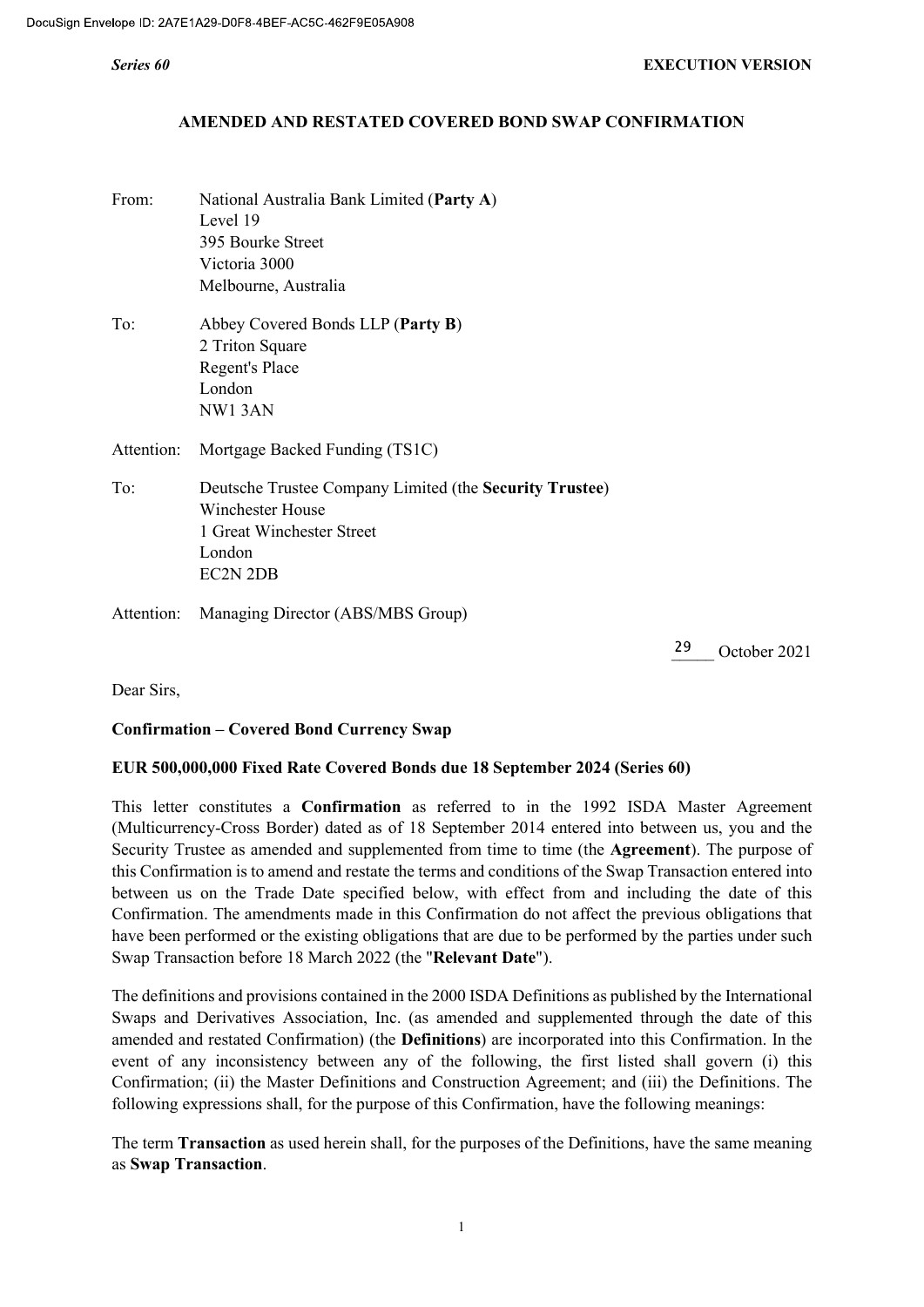The Covered Bonds means the EUR 500,000,000 Fixed Rate Covered Bonds due 18 September 2024 issued on the Effective Date hereof.

- 1. This Confirmation supplements, forms part of, and is subject to, the Agreement. All provisions contained in the Agreement govern this Confirmation except as expressly modified below.
- 2. The terms of the Transaction to which this Confirmation relates are as follows:

| Party A:                                                 | National Australia Bank Limited                                                                                                                                                                                                                                                                                         |  |  |  |
|----------------------------------------------------------|-------------------------------------------------------------------------------------------------------------------------------------------------------------------------------------------------------------------------------------------------------------------------------------------------------------------------|--|--|--|
| Party B:                                                 | Abbey Covered Bonds LLP                                                                                                                                                                                                                                                                                                 |  |  |  |
| Trade Date:                                              | 11 September 2014                                                                                                                                                                                                                                                                                                       |  |  |  |
| <b>Effective Date:</b>                                   | 18 September 2014                                                                                                                                                                                                                                                                                                       |  |  |  |
| <b>Termination Date:</b>                                 | 18 September 2024 (the Final Maturity Date),<br>subject to adjustment in accordance with the<br>Additional Provisions, but in no case shall the<br>Termination Date be later than 18 September 2025<br>(the Extended Due for Payment Date), subject to<br>adjustment in accordance with the Business Day<br>Convention. |  |  |  |
| Covered Bond Swap Rate:                                  | GBP 0.795544948 per EUR 1.00                                                                                                                                                                                                                                                                                            |  |  |  |
| <b>Business Days:</b>                                    | London, TARGET 2                                                                                                                                                                                                                                                                                                        |  |  |  |
| <b>Business Day Convention:</b>                          | where expressly<br>Modified Following (save<br>specified otherwise)                                                                                                                                                                                                                                                     |  |  |  |
| <b>Calculation Agent:</b>                                | As per Part $4(e)$ of the schedule to the Agreement.                                                                                                                                                                                                                                                                    |  |  |  |
| Party A Fixed Amounts:                                   |                                                                                                                                                                                                                                                                                                                         |  |  |  |
| Party A Fixed Amount Currency EUR 500,000,000<br>Amount: |                                                                                                                                                                                                                                                                                                                         |  |  |  |
| Party A Fixed Amount Payment Dates:                      | 18 September in each year from, and including, 18<br>September 2015 to, and including, the Final<br>Maturity Date, subject to adjustment<br>in<br>accordance with the Following Business Day<br>Convention.                                                                                                             |  |  |  |
| Party A Fixed Amount Period End<br>Dates:                | 18 September in each year from, and including, 18<br>September 2015 to, and including, the Final<br>Maturity Date, with No Adjustment.                                                                                                                                                                                  |  |  |  |
| Party A Fixed Amount Calculation<br>Periods:             | Each period from, and including, one Party A<br>Fixed Amount Period End Date to, but excluding,<br>the next Party A Fixed Amount Period End Date,<br>except that (a) the initial Party A Fixed Amount<br>Calculation Period will commence on, and                                                                       |  |  |  |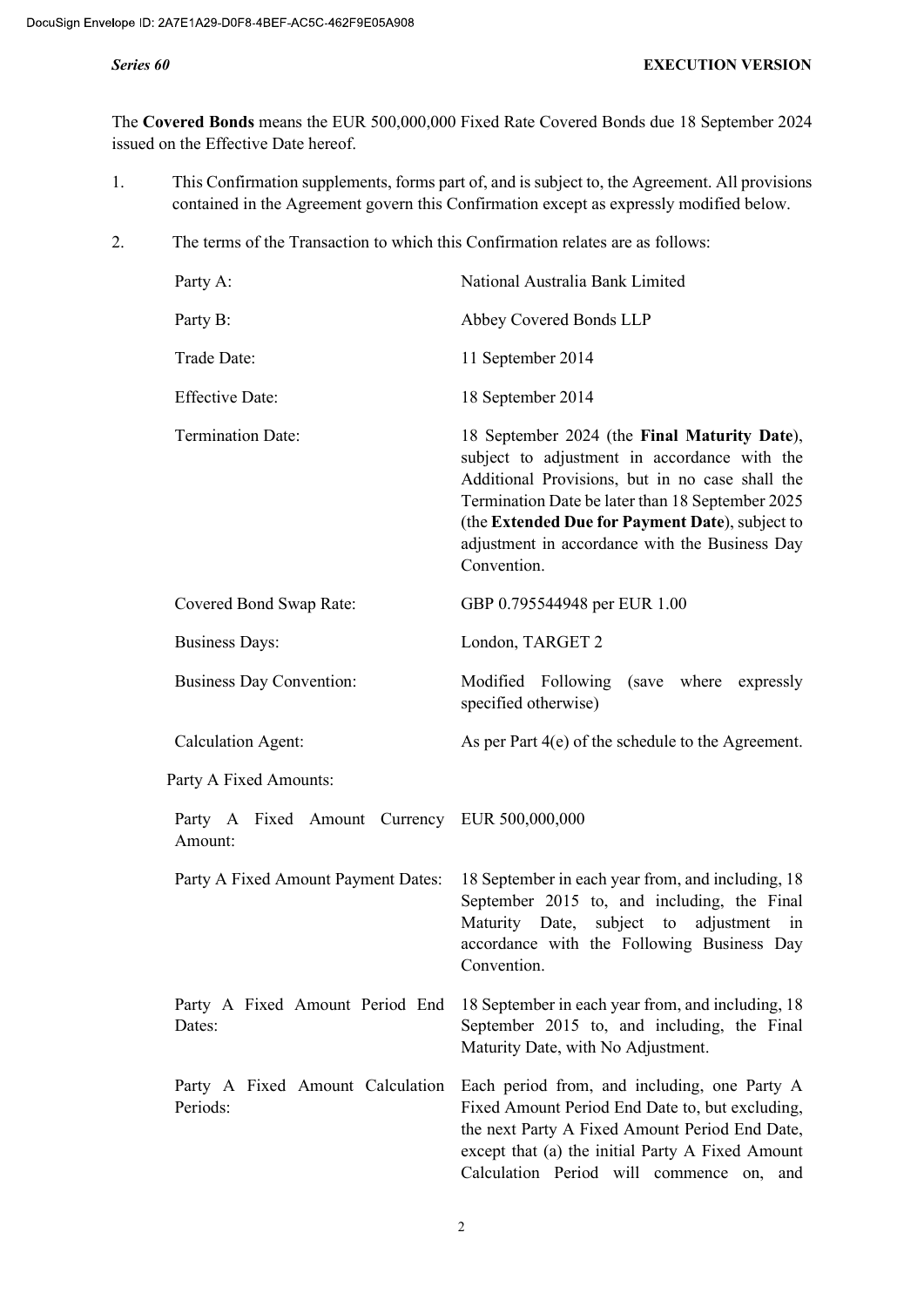include, the Effective Date and end on but exclude 18 September 2015 and (b) the final Party A Fixed Amount Calculation Period shall end on, but exclude, the Final Maturity Date.

recommendations of the International Capital Market Association (the ICMA Rule Book) calculated in accordance with Rule 251 of the ICMA Rule Book, as applied to non US Dollar denominated straight and convertible bonds issued after December 31, 1998, as though the interest coupon on a bond were being calculated for a coupon period corresponding to the Party A Fixed Amount Calculation Period in respect of which

Date and end on, but exclude, the first Party A Floating Amount Payment Date and (b) the final

Fixed Rate: 1.25 per cent. per annum.

Fixed Rate Day Count Fraction: In respect of the calculation of a Party A Fixed Amount, a fraction equal to "number of days accrued/number of days in year", as such terms are used in Rule 251 of the statutes, by-laws, rules and

Party A Floating Amounts:

Party A Floating Amount Currency Amount: In respect of each Party A Floating Amount Calculation Period, the Principal Amount Outstanding of the Covered Bonds on the first day of such Party A Floating Amount Calculation Period (after taking into account any redemption of the Covered Bonds on such day). Party A Floating Amount Payment Date: Provided that no Redemption Notice (as defined below) has been given confirming that the Covered Bonds are redeemable in full on a Final Exchange Date on or before the Extension Determination Date (as defined below), the 18th day of each calendar month from, but excluding, the Final Maturity Date to, and including, the Termination Date, subject to adjustment in accordance with the Business Day Convention Party A Floating Amount Calculation Period: Each period (if any) from, and including, each Party A Floating Amount Payment Date to, but excluding, the next Party A Floating Amount Payment Date during the Term of the Swap Transaction, except that (a) the initial Party A Floating Amount Calculation Period will commence on, and include, the Final Maturity

payment is being made.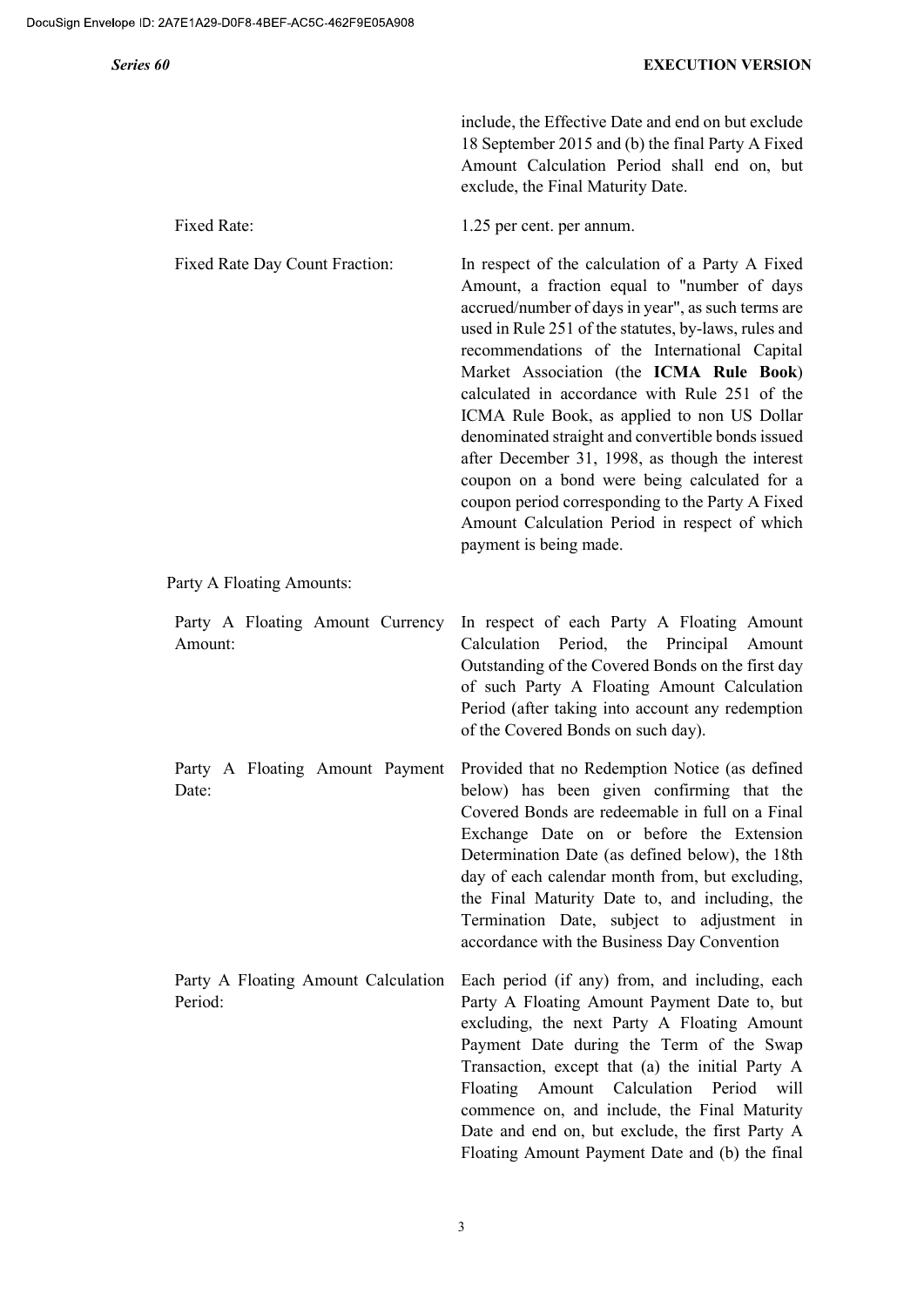|                                                                               | Party A Floating Amount Calculation Period shall<br>end on, but exclude, the Termination Date.                                                                                                                                                                                                                                                                                                                                              |
|-------------------------------------------------------------------------------|---------------------------------------------------------------------------------------------------------------------------------------------------------------------------------------------------------------------------------------------------------------------------------------------------------------------------------------------------------------------------------------------------------------------------------------------|
| Party A Floating Rate Option:                                                 | EUR-EURIBOR-Reuters                                                                                                                                                                                                                                                                                                                                                                                                                         |
| Designated Maturity:                                                          | 1 month                                                                                                                                                                                                                                                                                                                                                                                                                                     |
| Party A Spread:                                                               | $0.14$ per cent.                                                                                                                                                                                                                                                                                                                                                                                                                            |
| Party A Floating Rate Day Count<br>Fraction:                                  | Actual/360                                                                                                                                                                                                                                                                                                                                                                                                                                  |
| Party A Reset Dates:                                                          | The first day of each Party A Floating Amount<br>Calculation Period.                                                                                                                                                                                                                                                                                                                                                                        |
| Party B Floating Amounts 1:                                                   |                                                                                                                                                                                                                                                                                                                                                                                                                                             |
| Party B Currency Amount:                                                      | In respect of each Party B Floating Amounts 1<br>Calculation Period, the Sterling equivalent of the<br>Party A Fixed Amount Currency Amount or Party<br>A Floating Amount Currency Amount (as the case<br>may be) on the first day of such Party B Floating<br>Amounts 1 Calculation Period converted by<br>reference to the Covered Bond Swap Rate.                                                                                        |
| Party B Payment Dates 1:                                                      | 18 September, 18 December, 18 March, 18 June in<br>each year, from and including 18 December 2014<br>to, and including, the Relevant Date, subject to<br>adjustment in accordance with the Business Day<br>Convention.                                                                                                                                                                                                                      |
| Party B<br>Floating<br>Amounts<br>$\mathbf{1}$<br><b>Calculation Periods:</b> | Each period from, and including, one Party B<br>Payment Date 1 to, but excluding, the next Party B<br>Payment Date 1, except that (a) the initial Party B<br>Floating Amounts 1 Calculation Period will<br>commence on, and include, the Effective Date and<br>end on, but exclude, the first Party B Payment Date<br>1 and (b) the final Party B Floating Amounts 1<br>Calculation Period shall end on, but exclude, the<br>Relevant Date. |
| Party B Floating Amounts 1 Floating<br>Rate Option:                           | GBP-LIBOR-BBA                                                                                                                                                                                                                                                                                                                                                                                                                               |
| Designated Maturity:                                                          | 3 months in respect of each Party B Reset Date                                                                                                                                                                                                                                                                                                                                                                                              |
| Party B Spread:                                                               | $0.5450$ per cent.                                                                                                                                                                                                                                                                                                                                                                                                                          |
| Party B Floating Rate Day Count<br>Fraction:                                  | Actual/365 (Fixed)                                                                                                                                                                                                                                                                                                                                                                                                                          |

4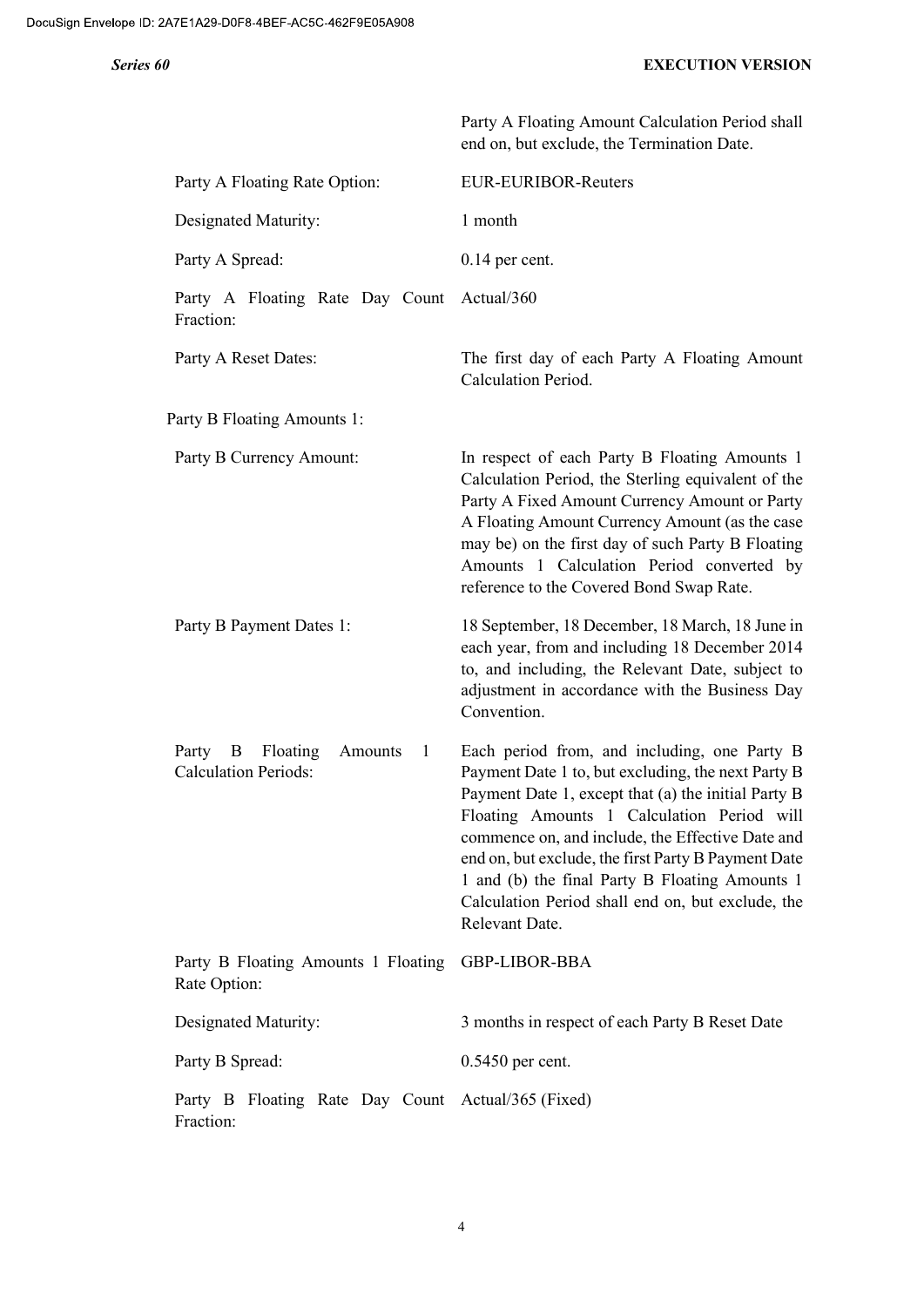| Party B Reset Dates:                                               | The first day of each Party B Floating Amounts 1<br>Calculation Period.                                                                                                                                                                                                                                                                                                                                                                                                                                               |
|--------------------------------------------------------------------|-----------------------------------------------------------------------------------------------------------------------------------------------------------------------------------------------------------------------------------------------------------------------------------------------------------------------------------------------------------------------------------------------------------------------------------------------------------------------------------------------------------------------|
| Party B Floating Amounts 2:                                        |                                                                                                                                                                                                                                                                                                                                                                                                                                                                                                                       |
| Party B Currency Amount:                                           | In respect of each Party B Floating Amounts 2<br>Calculation Period, the Sterling equivalent of the<br>Party A Fixed Amount Currency Amount or Party<br>A Floating Amount Currency Amount (as the case<br>may be) on the first day of such Party B Floating<br>Amounts 2 Calculation Period converted by<br>reference to the Covered Bond Swap Rate.                                                                                                                                                                  |
| Party B Payment Dates 2:                                           | The 18th day of each calendar month from, and<br>including, 18 March 2022 to, and including, the<br>Termination Date, subject to adjustment in<br>accordance with the Business Day Convention.                                                                                                                                                                                                                                                                                                                        |
| Party B<br>Floating<br>Amounts<br>2<br><b>Calculation Periods:</b> | Each period from, and including, one Party B<br>Payment Date 2 to, but excluding, the next Party B<br>Payment Date 2, except that (a) the initial Party B<br>Floating Amounts 2 Calculation Period will<br>commence on, and include, the Relevant Date and<br>end on, but exclude, the first Party B Payment Date<br>2 and (b) the final Party B Floating Amounts 2<br>Calculation Period shall end on, but exclude, the<br><b>Termination Date.</b>                                                                  |
| Party B Floating Amounts 2 Floating<br>Rate Option:                | GBP-SONIA-COMPOUND                                                                                                                                                                                                                                                                                                                                                                                                                                                                                                    |
|                                                                    | GBP-SONIA-COMPOUND means the rate for a<br>Party B Reset Date will be the rate of return of a<br>daily compound interest investment (with the daily<br>Sterling overnight reference rate as reference rate<br>for the calculation of interest) and will be<br>calculated by the Calculation Agent on the<br>relevant Party B Reset Date in respect of the<br>relevant Party B Floating Amounts 2 Calculation<br>Period by reference to the index administered by<br>the administrator of the Sterling Overnight Index |

Average (SONIA) reference rate that is published or displayed by such administrator or other information service from time to time at the relevant time on the Party B Reset Date, provided that if such index has not yet been published by such administrator, in accordance with the formula set forth below and the resulting percentage will be rounded if necessary to the fourth decimal place, with 0.00005% being rounded upwards: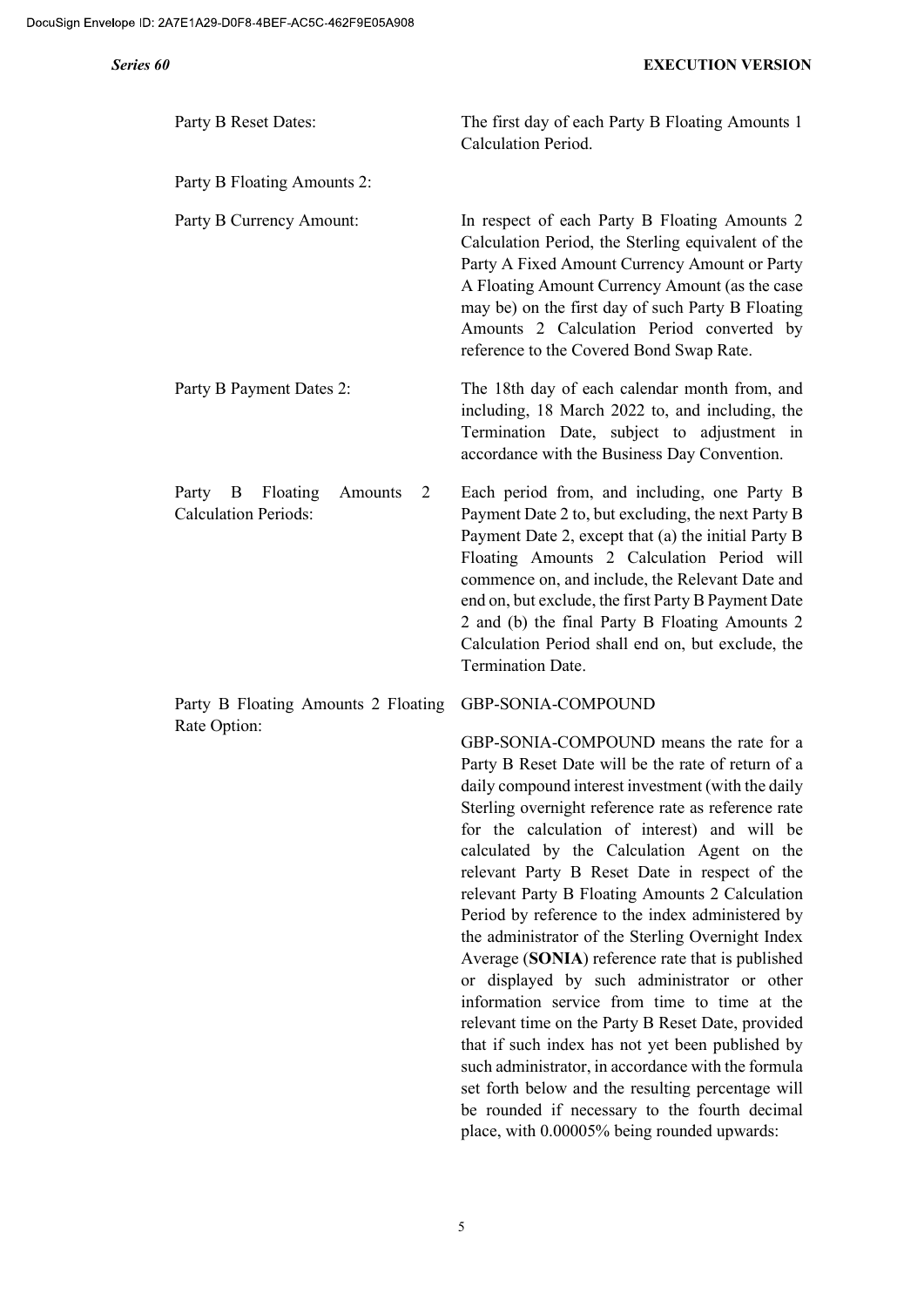$$
\left[\prod_{i=1}^{d_0} \left(1 + \frac{SONIA_i \times n_i}{365}\right) - 1\right] \times \frac{365}{d}
$$

Where:

 $d$  is the number of calendar days in the relevant Reference Period;

 $d_0$  for any Party B Floating Amounts 2 Calculation Period, is the number of London banking days in the relevant Reference Period;

 $i$  is a series of whole numbers from one to  $d_0$ , each representing the relevant London banking day in chronological order from, and including, the first London banking day in the relevant Reference Period;

London banking day or LBD means any day on which commercial banks are open for general business (including dealing in foreign exchange and foreign currency deposits) in London;

 $n_i$ , for any London banking day i, means the number of calendar days from and including such day i up to but excluding the following London banking day;

p means for any Party B Floating Amounts 2 Calculation Period, five London banking days or such other period as otherwise agreed between Party A and Party B;

Reference Period means, in respect of a Party B Floating Amounts 2 Calculation Period, the period from and including the date falling  $p$  London banking days prior to the first day of the relevant Party B Floating Amounts 2 Calculation Period and ending on, but excluding, the date falling p London banking days prior to the Party B Payment Date 2 for such Party B Floating Amounts 2 Calculation Period (or the date falling  $p$  London banking days prior to such earlier date, if any, on which the Covered Bonds become due and payable);

SONIA reference rate, in respect of any London banking day, is a reference rate equal to the daily SONIA rate for such London banking day as provided by the administrator of SONIA to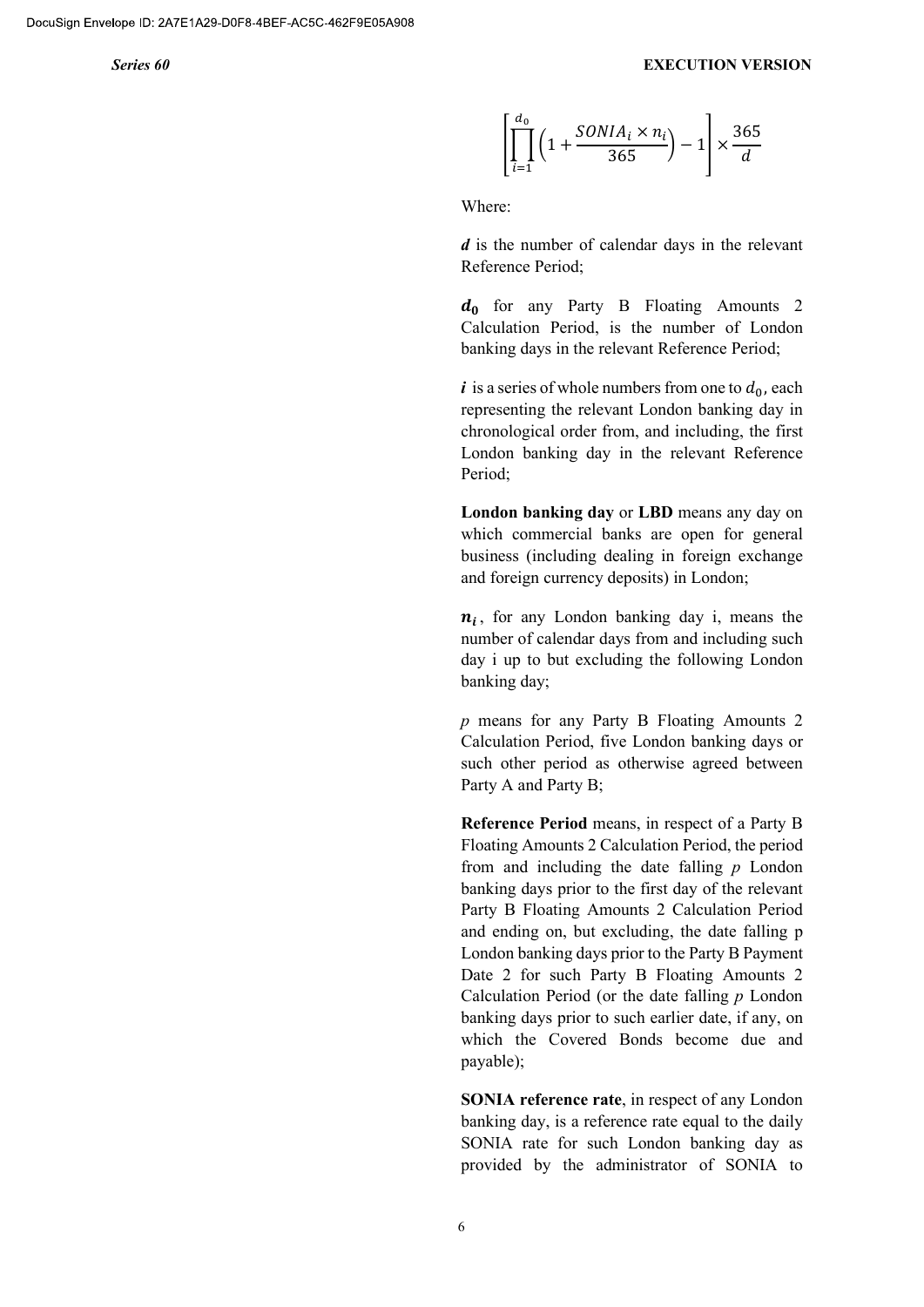authorised distributors and as then published on the relevant screen page or, if the relevant screen page is unavailable, as otherwise published by such authorised distributors (on the London banking day immediately following such London banking day); and

 $\boldsymbol{SONIA_i}$  means, in respect of any London banking day i falling in the relevant Reference Period, the SONIA reference rate for such day.

If, in respect of any London banking day in the Reference Period in respect of the relevant Party B Floating Amounts 2 Calculation Period, the Calculation Agent determines that the SONIA reference rate is not available on the relevant screen page or has not otherwise been published by the relevant authorised distributors, such SONIA reference rate shall be: (i) the Bank of England's Bank Rate (the Bank Rate) prevailing at close of business on the relevant London banking day; plus (ii) the mean of the spread of the SONIA reference rate to the Bank Rate over the previous p London banking days on which a SONIA reference rate has been published, excluding the highest spread (or, if there is more than one highest spread, one only of those highest spreads) and lowest spread (or, if there is more than one lowest spread, one only of those lowest spreads) to the Bank Rate.

| Party B Spread:                                                 | $0.5450$ per cent.                                                                                                                                                                                                                                    |
|-----------------------------------------------------------------|-------------------------------------------------------------------------------------------------------------------------------------------------------------------------------------------------------------------------------------------------------|
| Party B Floating Rate Day Count Actual/365 (Fixed)<br>Fraction: |                                                                                                                                                                                                                                                       |
| <b>Floating Rate:</b>                                           | For each Party B Floating Amounts 2 Calculation<br>Period, the Floating Rate will be the per annum<br>rate (expressed as a decimal) equal to the sum of<br>(a) the Relevant Rate for the related Party B Reset<br>Date and (b) the Spread Adjustment. |
| Spread Adjustment:                                              | $0.1193$ per cent.                                                                                                                                                                                                                                    |
| Party B Reset Dates:                                            | In respect of each Party B Floating Amounts 2<br>Calculation Period, the p London banking day<br>prior to the Party B Payment Date 2 immediately<br>following the last day of such Party B Floating<br>Amounts 2 Calculation Period.                  |

Initial Exchange: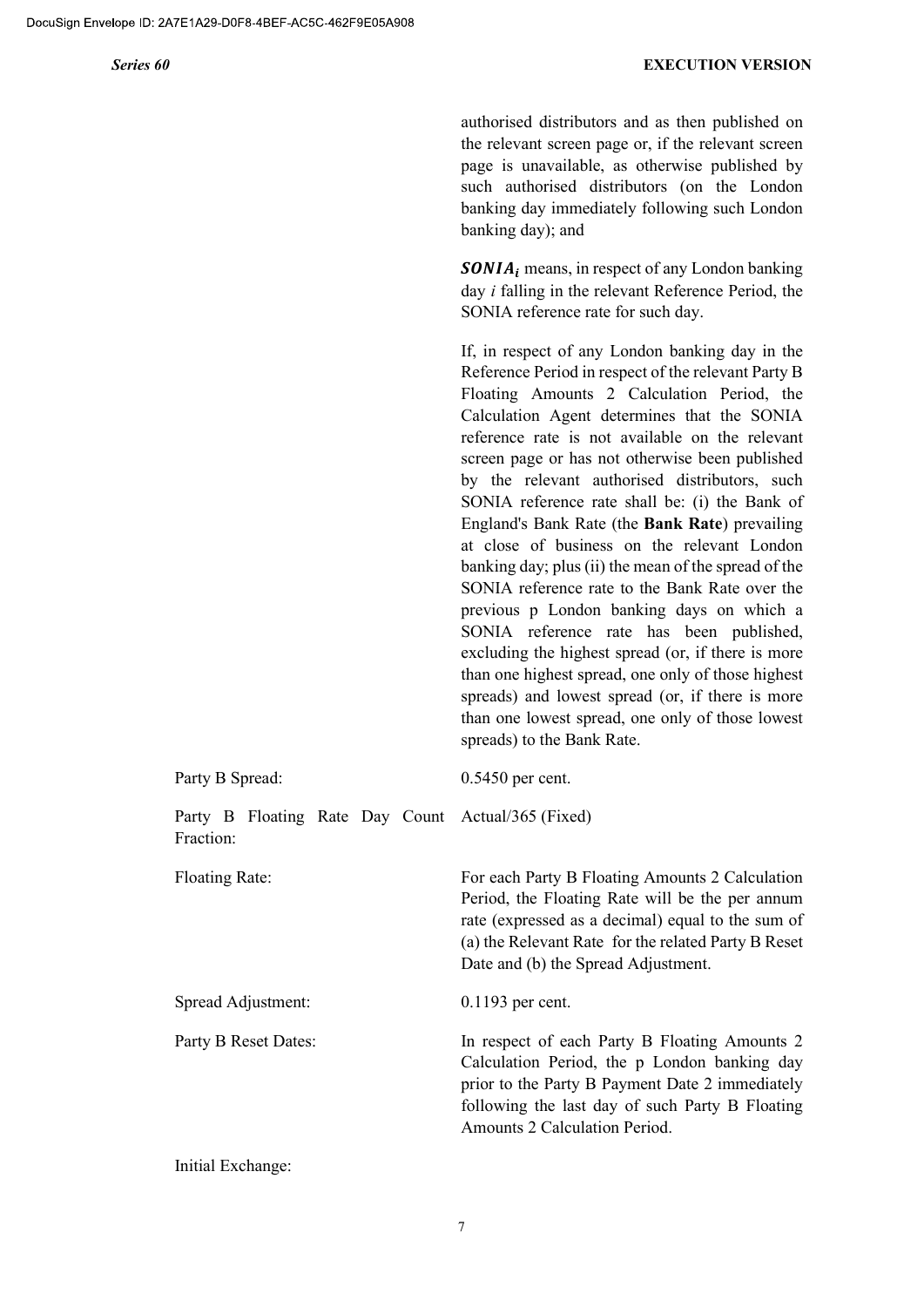| Initial Exchange Date:             | <b>Effective Date</b>                                                                                                                                                                                                                                                                                                                                                                                                                                                                                                                                                                                                                                                                                                                                                                                                                                                                        |
|------------------------------------|----------------------------------------------------------------------------------------------------------------------------------------------------------------------------------------------------------------------------------------------------------------------------------------------------------------------------------------------------------------------------------------------------------------------------------------------------------------------------------------------------------------------------------------------------------------------------------------------------------------------------------------------------------------------------------------------------------------------------------------------------------------------------------------------------------------------------------------------------------------------------------------------|
| Party A Initial Exchange Amount 1: | GBP 397,772,474                                                                                                                                                                                                                                                                                                                                                                                                                                                                                                                                                                                                                                                                                                                                                                                                                                                                              |
| Party A Initial Exchange Amount 2: | EUR 5,585,000                                                                                                                                                                                                                                                                                                                                                                                                                                                                                                                                                                                                                                                                                                                                                                                                                                                                                |
| Party B Initial Exchange Amount:   | EUR 500,000,000                                                                                                                                                                                                                                                                                                                                                                                                                                                                                                                                                                                                                                                                                                                                                                                                                                                                              |
| Final Exchanges:                   |                                                                                                                                                                                                                                                                                                                                                                                                                                                                                                                                                                                                                                                                                                                                                                                                                                                                                              |
| Final Exchange Date:               | (i) The Final Maturity Date in respect of the<br>Covered Bonds, (ii) each Business Day during the<br>period (if any) commencing on, but excluding, the<br>Final Maturity Date to, and including, the<br>Extension Determination Date (if any and as<br>defined below), (iii) the 18th day of each calendar<br>month from, but excluding, the Extension<br>Determination Date (if any and as defined below)<br>to, but excluding, the Extended Due for Payment<br>Date (if any), subject to adjustment in accordance<br>with the Following Business Day Convention and<br>(iv) the Extended Due for Payment Date (if any),<br>provided that, if at any time a Redemption Notice<br>(as defined below) is given confirming that the<br>Covered Bonds then outstanding are redeemable<br>in full on a Final Exchange Date, that Final<br>Exchange Date will be the last Final Exchange<br>Date. |
|                                    | <b>Extension Determination Date</b> means the date<br>that is seven calendar days plus two Business Days<br>from, and including, the Final Maturity Date.                                                                                                                                                                                                                                                                                                                                                                                                                                                                                                                                                                                                                                                                                                                                    |
| Party A Final Exchange Amounts:    | In respect of each Final Exchange Date, the Euro<br>equivalent of the relevant Party B Final Exchange<br>Amount converted by reference to the Covered<br>Bond Swap Rate.                                                                                                                                                                                                                                                                                                                                                                                                                                                                                                                                                                                                                                                                                                                     |
| Party B Final Exchange Amounts:    | In respect of each Final Exchange Date, the<br>relevant Redemption Notice Amount (as defined<br>below), if any.                                                                                                                                                                                                                                                                                                                                                                                                                                                                                                                                                                                                                                                                                                                                                                              |

### 3. Compensation Payment

In consideration of the amendments made pursuant to this amended and restated Confirmation, Party B agrees to pay Party A GBP 17,500 on the second Business Day following the date of this Confirmation.

### 4. Additional Payment

Notwithstanding Section 2(a)(iii)(2) (but without prejudice to Section 2(a)(iii)(1)) and Section 6(c) of the Agreement, in the event that an Early Termination Date occurs in respect of the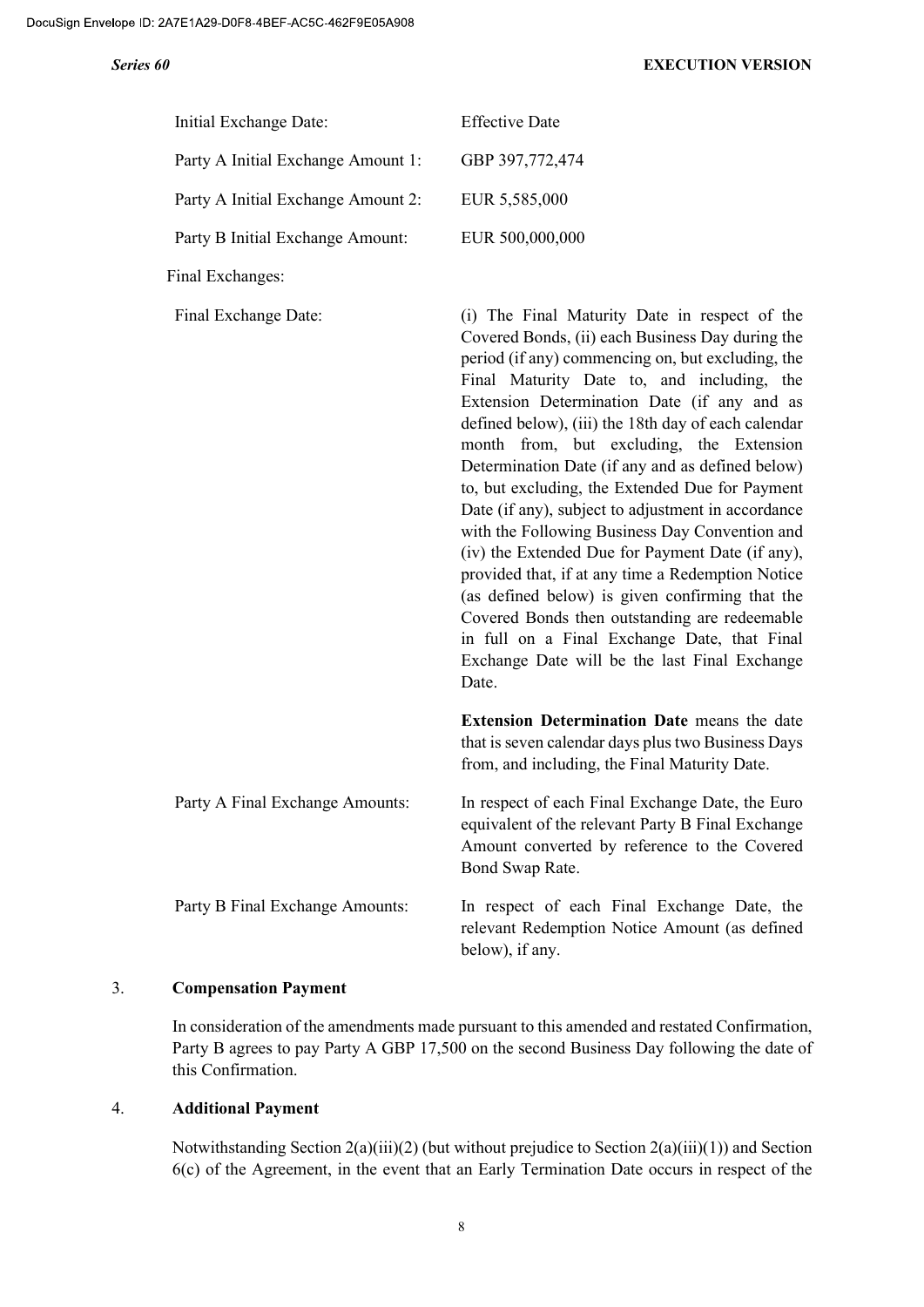Transaction evidenced by this Confirmation as a result of an Additional Termination Event pursuant to Part 1(h)(i) or Part 1(h)(iii) or Part 1(h)(iv) of the Schedule to the Agreement, then on that Early Termination Date:

- (i) Party A will pay to Party B an amount in Euro equal to the Principal Amount Outstanding of the Covered Bonds to be redeemed in whole or in part pursuant to Conditions 6.2 (Redemption for taxation reasons) or 6.6 (Redemption due to illegality or invalidity) or to be purchased and surrendered in whole or in part pursuant to Condition 6.10 (Purchases) or to be redeemed in whole or in part pursuant to Condition 6.4 (Redemption at the option of the Issuer) of the Terms and Conditions (the **Party A** Early Redemption Amount); and
- (ii) Party B will pay to Party A an amount in Sterling equal to the Party A Early Redemption Amount, converted by reference to the Covered Bond Swap Rate.

To the extent that, in respect of any payments described in (i) and (ii) above, Party B makes only a partial payment (or fails to make a full payment) of the amount due to Party A under (ii) above, then Party A shall reduce its corresponding payment to Party B under (i) above by the same percentage reduction, and shall have no other obligation to Party B in respect of such payment. For the avoidance of doubt, an amount calculated pursuant to Section 6(e) of the Agreement will also be due between the parties as a result of such Early Termination Date but such amount shall be calculated after taking into account the payments described in (i) and (ii) above. In the event that Party B intends to make only a partial payment (or to fail to make a full payment) of any amount due to Party A, Party B shall provide Party A with at least two London Business Days' notice of such intention.

### 5. Additional Provisions

Party B, or the Cash Manager acting on Party B's behalf, shall notify Party A of the amount of principal payments to be made on the Covered Bonds on each Final Exchange Date (for purposes of calculating payment of any Final Exchange Amounts). Such notification may be made in respect of a Final Exchange Date by receipt by Party A of written confirmation from Party B, or the Cash Manager acting on Party B's behalf, of an irrevocable payment instruction to a bank from Party B to make a payment to Party A in an amount equal to an amount in Sterling corresponding to the Covered Bonds to be redeemed on such Final Exchange Date converted by Party B by reference to the Covered Bond Swap Rate on or prior to 5:00 p.m., London time, two London Business Days prior to such Final Exchange Date (a Redemption Notice, and the Sterling Amount specified in the written confirmation delivered to Party A, the Redemption Notice Amount).

If Party A does not receive a Redemption Notice with respect to any Final Exchange Date, then the parties will not be required to pay any Final Exchange Amounts on such Final Exchange Date. In addition, if Party A does not receive a Redemption Notice confirming that the Covered Bonds are redeemable in full on the Final Maturity Date (and the Covered Bonds are not redeemed in full on or prior to the Extension Determination Date): (i) the Termination Date for this Transaction shall be deemed to be the Final Exchange Date in respect of which a Redemption Notice is given and, taking into account such Redemption Notice and each other Redemption Notice, the sum of all Redemption Notice Amounts equals the Party A Initial Exchange Amount 1; (ii) for the avoidance of doubt, Party A's obligation to pay the Party A Fixed Amounts shall cease as from the Final Maturity Date and Party A shall from (but excluding) such date be obliged to pay the Party A Floating Amounts to Party B, and Party B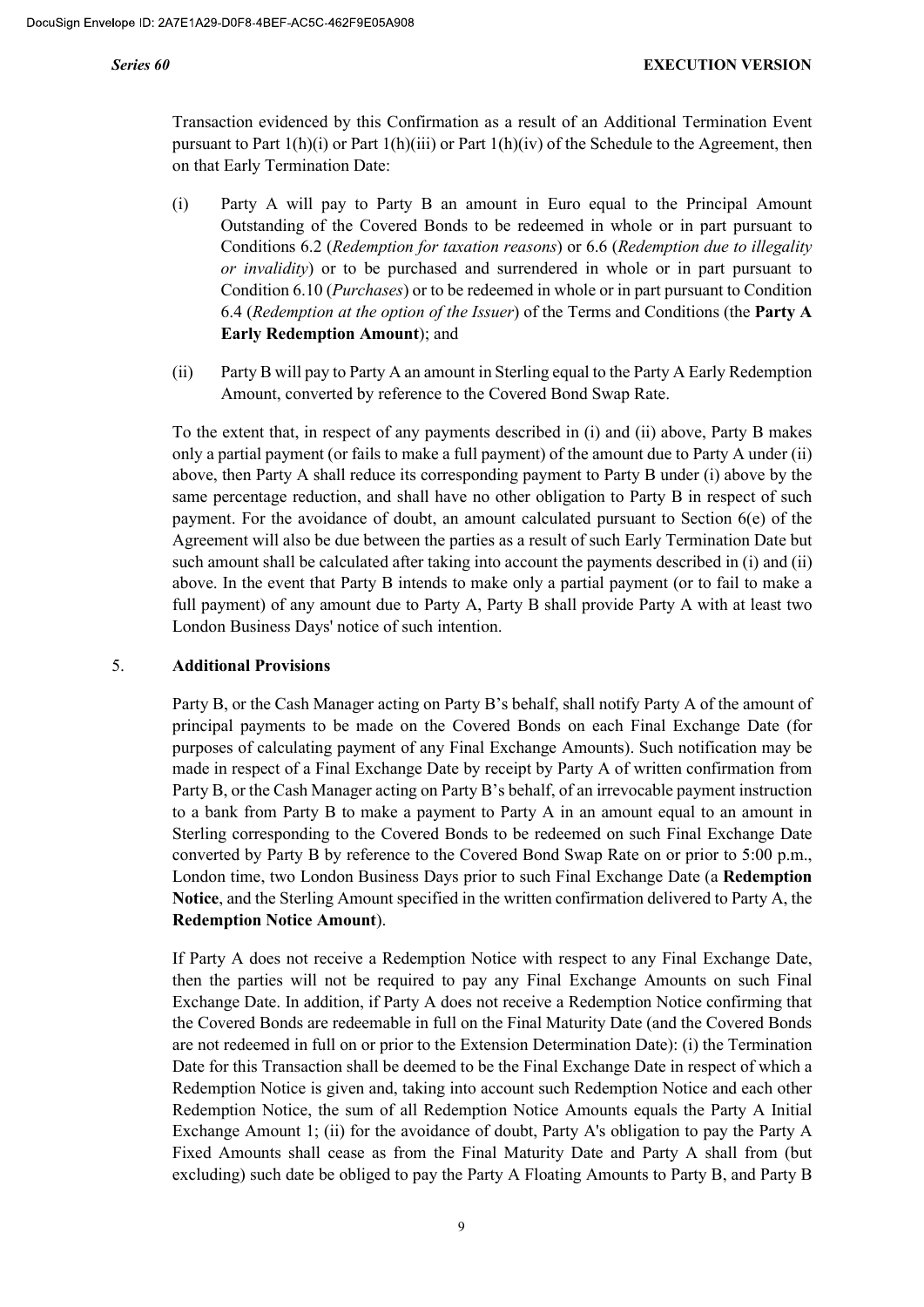shall be obliged to continue to pay the Party B Floating Amounts; and (iii) the final Party A Calculation Period and the final Party B Calculation Period shall end on, but exclude, the Termination Date. Without prejudice to the generality of the above provisions, Party B, or the Cash Manager acting on Party B's behalf, shall notify Party A at least two London Business Days prior to the Final Maturity Date whether or not the Covered Bonds will be redeemed (in whole or in part) on the Final Maturity Date and, if they will not be, whether or not the Covered Bonds will be redeemed (in whole or in part) on or prior to the Extension Determination Date.

If on the Extended Due for Payment Date the Principal Amount Outstanding of the Covered Bonds has not been reduced to zero (whether by redemption or cancellation) then on the Extended Due for Payment Date:

- (i) Party B will pay to Party A an amount in Sterling equal to the amount to be applied on the Extended Due for Payment Date toward redemption of the Covered Bonds converted at the Covered Bond Swap Rate; and
- (ii) Party A will pay the Euro equivalent of the amount received from Party B, converted at the Covered Bond Swap Rate.

For purposes of calculating any amount due under Section 6(e) of the Agreement in respect of a Termination Event that occurs during the period from, but excluding, the Final Maturity Date to, and including, the Extension Determination Date, the Termination Date shall be deemed to be the Final Maturity Date, unless Party B or the Cash Manager has determined as of that date that Party B has insufficient funds to pay the Guaranteed Amounts, in which case the Termination Date shall be deemed to be the Extended Due for Payment Date (subject as provided above).

Party B agrees as soon as reasonably practicable after a Redemption Notice has been given to advise Party A by telephone (or email if provided in the notice details below) of the fact of such Redemption Notice; provided, however, that the failure by Party B, or the Cash Manager acting on Party B's behalf, to do so shall not affect the validity of any Redemption Notice under the Transaction evidenced by this Confirmation.

### 6. Account Details

| Payments to Party A in Sterling: | Royal Bank of Scotland<br><b>SWIFT Code: RBOSGB2L</b><br>Sort Code: 160034<br>Account Number: 12231081<br>IBAN: GB81RBOS16003412231081.                      |
|----------------------------------|--------------------------------------------------------------------------------------------------------------------------------------------------------------|
| Payments to Party A in Euro:     | Deutsche Bank AG, Frankfurt<br><b>SWIFT Code: DEUTDEFF</b><br>Clearing Code/BLZ: 50070010<br>Account Number: 10095039541000<br>IBAN: DE54500700100950395410. |
| Payments to Party B in Sterling: | To be advised.                                                                                                                                               |
| Payments to Party B in Euro:     | To be advised.                                                                                                                                               |

7. Notice Details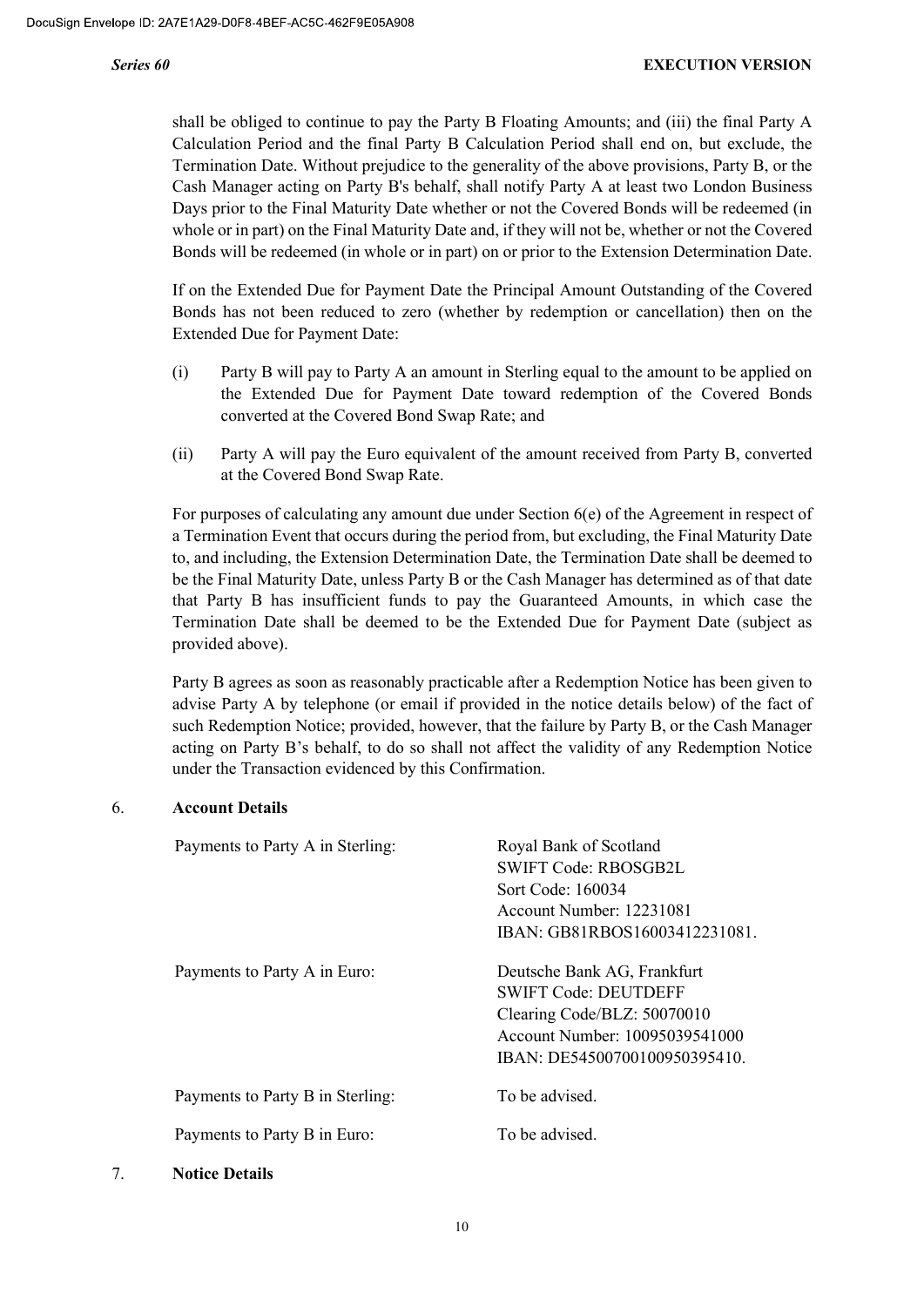| Party A:                             |                                                                                                     |
|--------------------------------------|-----------------------------------------------------------------------------------------------------|
| Address:                             | Level 19<br>395 Bourke Street<br>Melbourne VIC 3000<br>Australia                                    |
| Attention:                           | <b>Manager Documentation</b>                                                                        |
| Telephone Number:                    | $+61386415309$                                                                                      |
| With a copy to:                      | National Australia Bank Limited<br>Level 19<br>395 Bourke Street<br>Melbourne VIC 3000<br>Australia |
|                                      | Email: crossassetstructuring@nab.com.au                                                             |
| Attention:                           | <b>Cross Asset Solutions</b>                                                                        |
| Party B:                             |                                                                                                     |
| Address:                             | 2 Triton Square<br>Regent's Place<br>London<br>NW13AN                                               |
| Attention:                           | Medium Term Funding and Treasury Legal                                                              |
| Telephone:                           | +44 (0)20 7756 7100                                                                                 |
| Email:                               | MTF@santander.co.uk;<br>treasurylegal@santander.co.uk                                               |
| With a copy to the Security Trustee: |                                                                                                     |
| Address:                             | <b>Winchester House</b><br>1 Great Winchester Street<br>London<br><b>EC2N 2DB</b>                   |
| Attention:                           | Managing Director (ABS/MBS Group)                                                                   |
| <b>Facsimile Number:</b>             | +44 20 7547 5919                                                                                    |

Please confirm that the foregoing correctly sets forth the terms of our agreement by signing a copy of this Confirmation and returning it to us by facsimile transmission on the fax number listed below:

Address: Level 19 395 Bourke Street Melbourne VIC 3000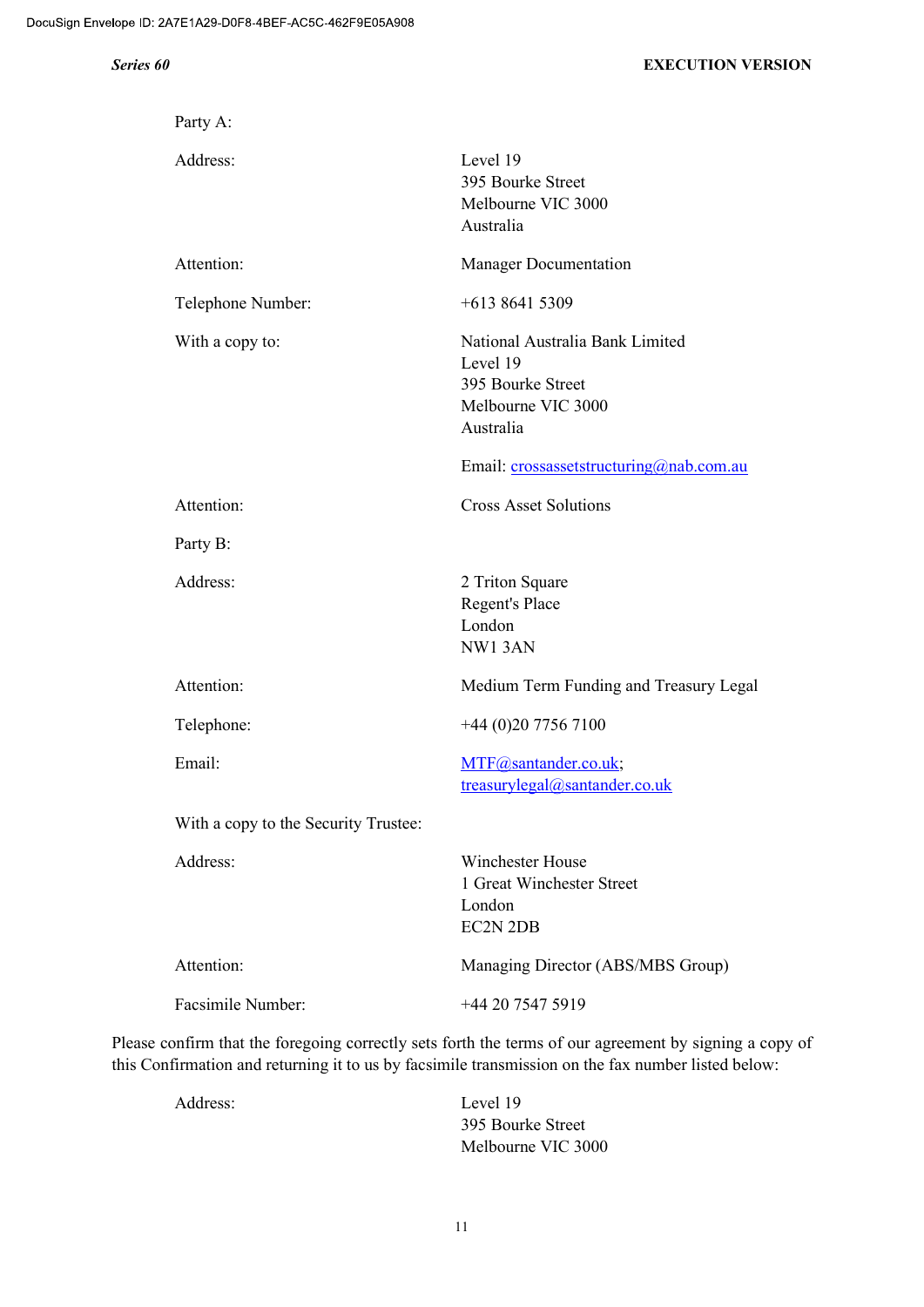Australia

Attention: Manager Documentation

Telephone No.: +613 8641 5309

Yours faithfully,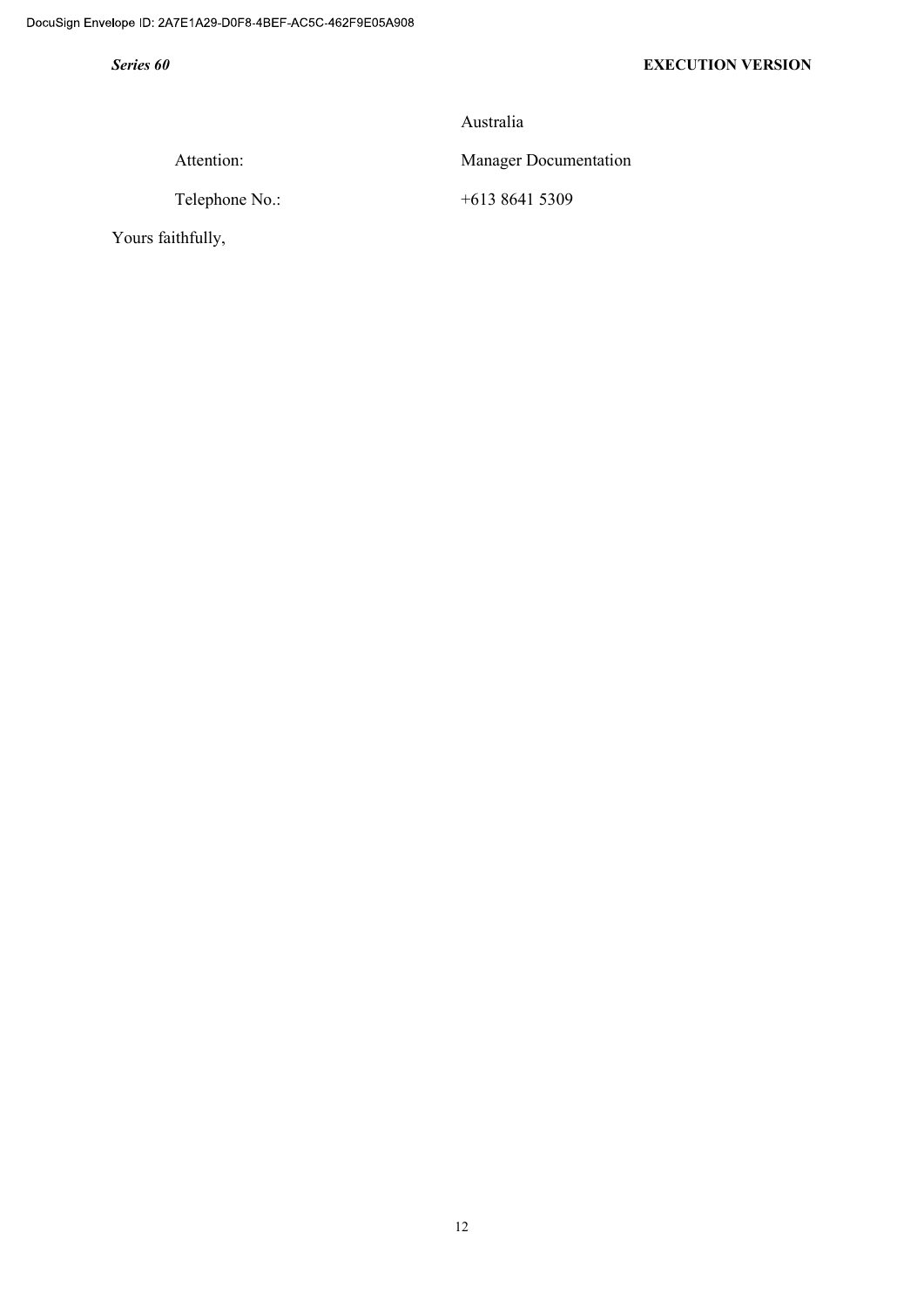# **National Australia Bank Limited** By: ……… …… Name: …… Title: <u>we are the set of the set of the set of the set of the set of the set of the set of the set of the set of the set of the set of the set of the set of the set of the set of the set of the set of the set of the set o</u>

Confirmed and accepted as of the date first written:

## **Abbey Covered Bonds LLP**

| <b>Deutsche Trustee Company Limited</b> |  |
|-----------------------------------------|--|
|                                         |  |
|                                         |  |
|                                         |  |